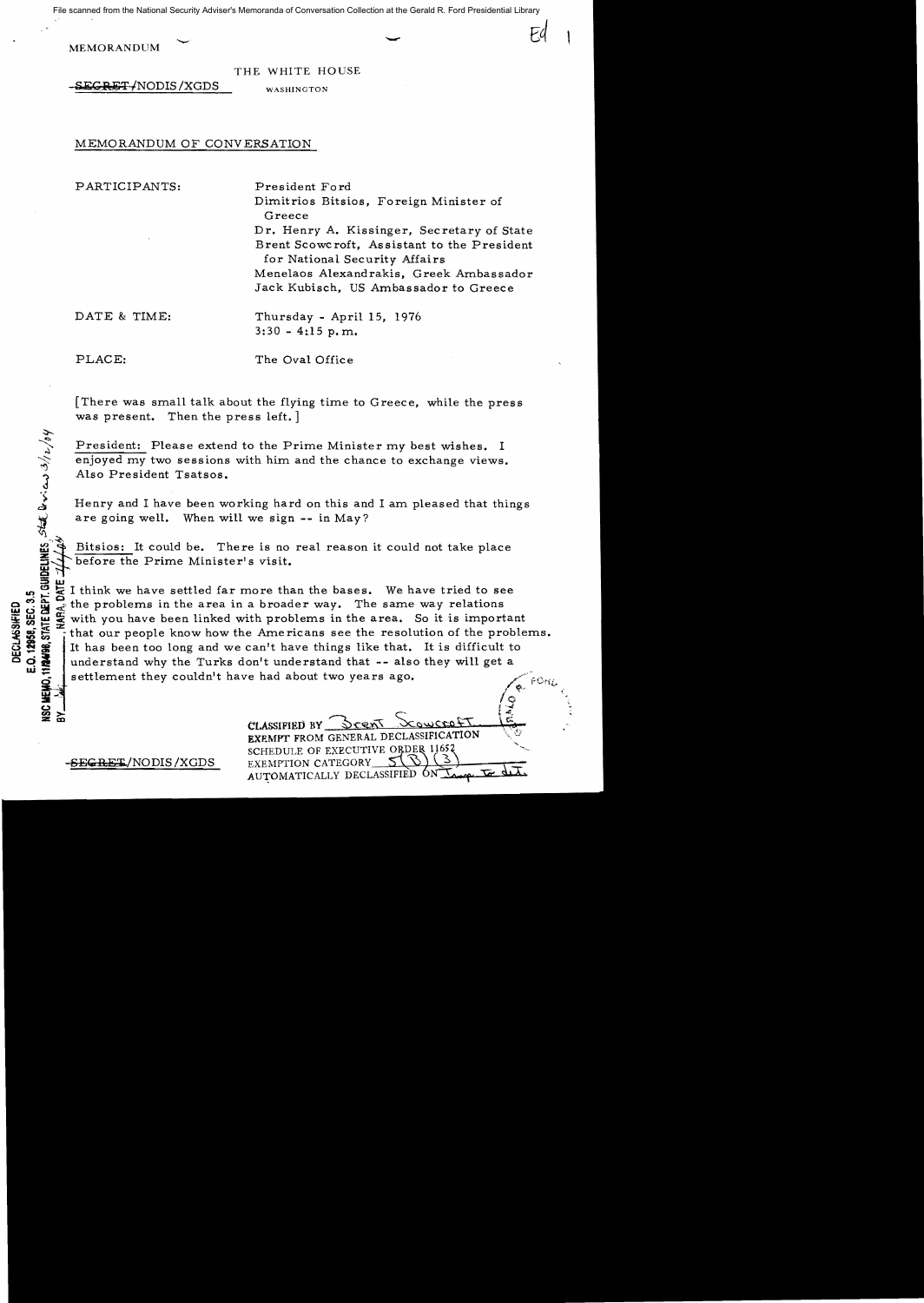## $-$  S $\equiv$ GRET/NODIS/XGDS - 2 -

President: How are the prospects for the next Cyprus meeting?

Bitsios: Given Turkey's goodwill, they can meet in May.

Kissinger: The Greek proposal, while not the ultimate in generosity, gets things started. It is essential now to get a Turkish proposal. We will press thr Turks on it.

President: This is a *very* difficult situation for us. We have close and long standing ties with Greece and I do with Greek-Americans. We will do everything we can to facilitate a solution.

Bitsios: Thank you very much. We appreciate that. Then there is the Aegean. This is now the principle of the Law of the Sea. At least we have agreed to submit it to the  $ICJ$ , but now we are discussing with Turkey the terms of the submission.

President: How long would that take?

Bitsios: A couple of years. Karamanlis saw Demirel in Brussels and they agreed on that. But the are going slowly.

Kissinger: I think the Turks think they will lose the case.

President: It would be tragic if the Aegean dispute degenerated into something more serious. We will do what we can with a firm hand to prevent the development of something more serious.

We are looking forward to the Prime Minister's visit in June. He will have a great welcome -- the Greek community is one of the most active and enthusiastic in the U. S.

Kissinger: And that's saying something.

Bitsios: The Greek-Americans want the closest of relations between Greece and the U.S. But they were deeply shocked by what happened in Cyprus.

President: We were all deeply disturbed and it has been very harmful to the NATO alliance.

[Discussion of Greek Parliament.]

**SBGRET** / NODIS / XGDS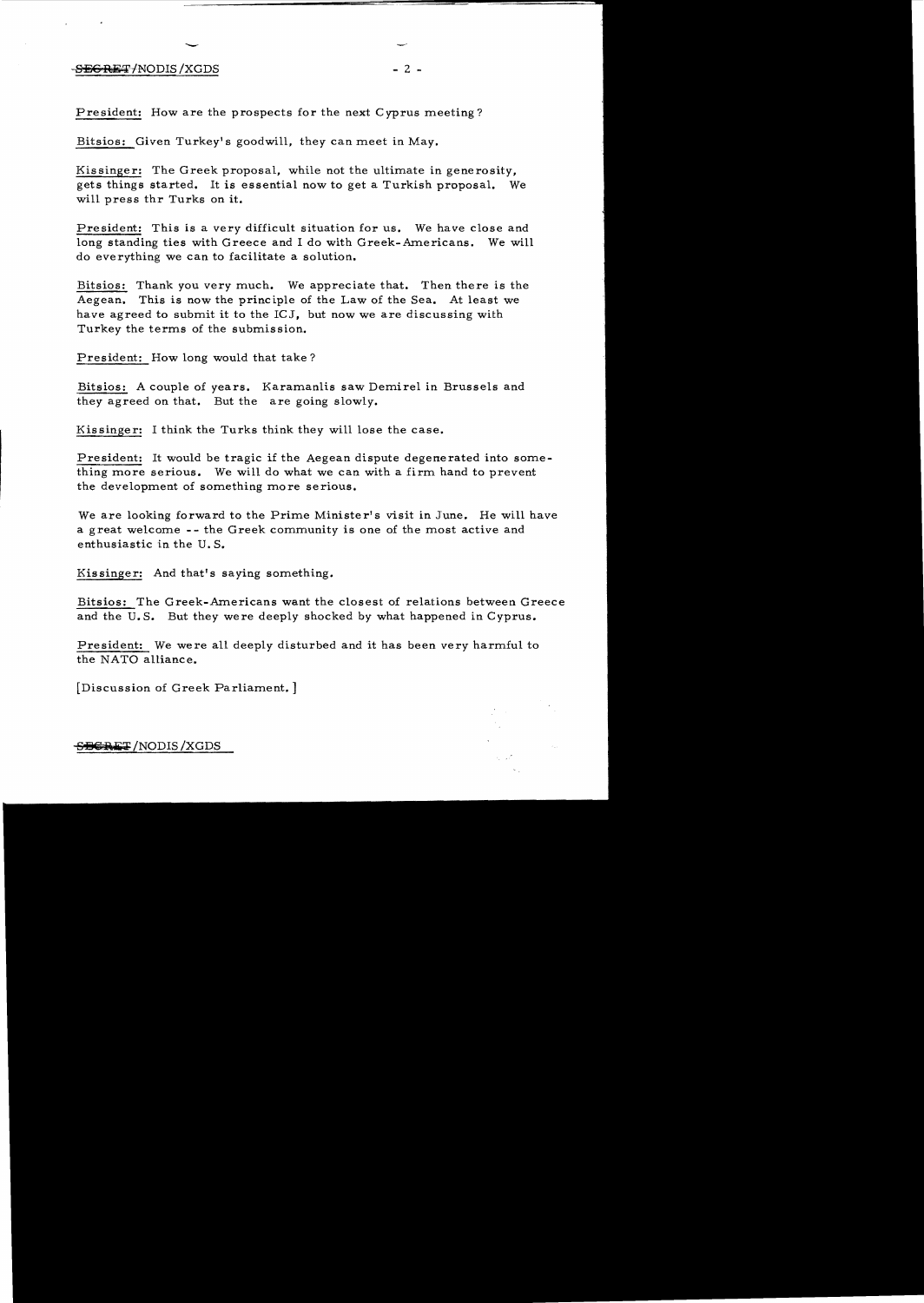President: What is Papandreou?

Bitsios: He calls himself a socialist but he is extreme. He is very skillful but unscrupulous.

Kissinger: He has an American wife who is very anti-American. He is like the Berkeley rioters of the 60s.

Bitsios: Fortunately we have three communist parties -- an interior party an exterior party and a nationalist one.

Have you ever visited Greece?

President: No. I unfortunately have not. But I would really like to.

Bitsios: We hope you will have the opportunity to do so.

[Discussion of the Greek Islands]

President: We really look forward to both you and the Prime Minister coming back. I am very pleased that you and Henry have reached agreement. It is very important to keep things moving.

Kissinger: We will have a ruckus in Ankara, but it is a good agreement and it had to be done. I told the President you gave a *very* generous toast.

President: You can be very helpful with the Greek-Americans.

Bitsios: I have explained to many groups. I had a good talk with Brademas. And Iakovos, who said he would issue a message. To AHELP.

President: AHEPA is a very influential group. If you can get their assistance it would be very helpful.

Bitsios: The Greek-Americans were upset *by* what the Turkish Foreign Minister said when he went home -- that what they had done here had nothing to do with Cyprus.

Kissinger: We'll have to let things cool in Ankara a week but then we'll get a counterproposal from the Turks.

President: Is Clerides finished?

**CONSTRUCTION** 

**SEGRET** / NODIS / XGDS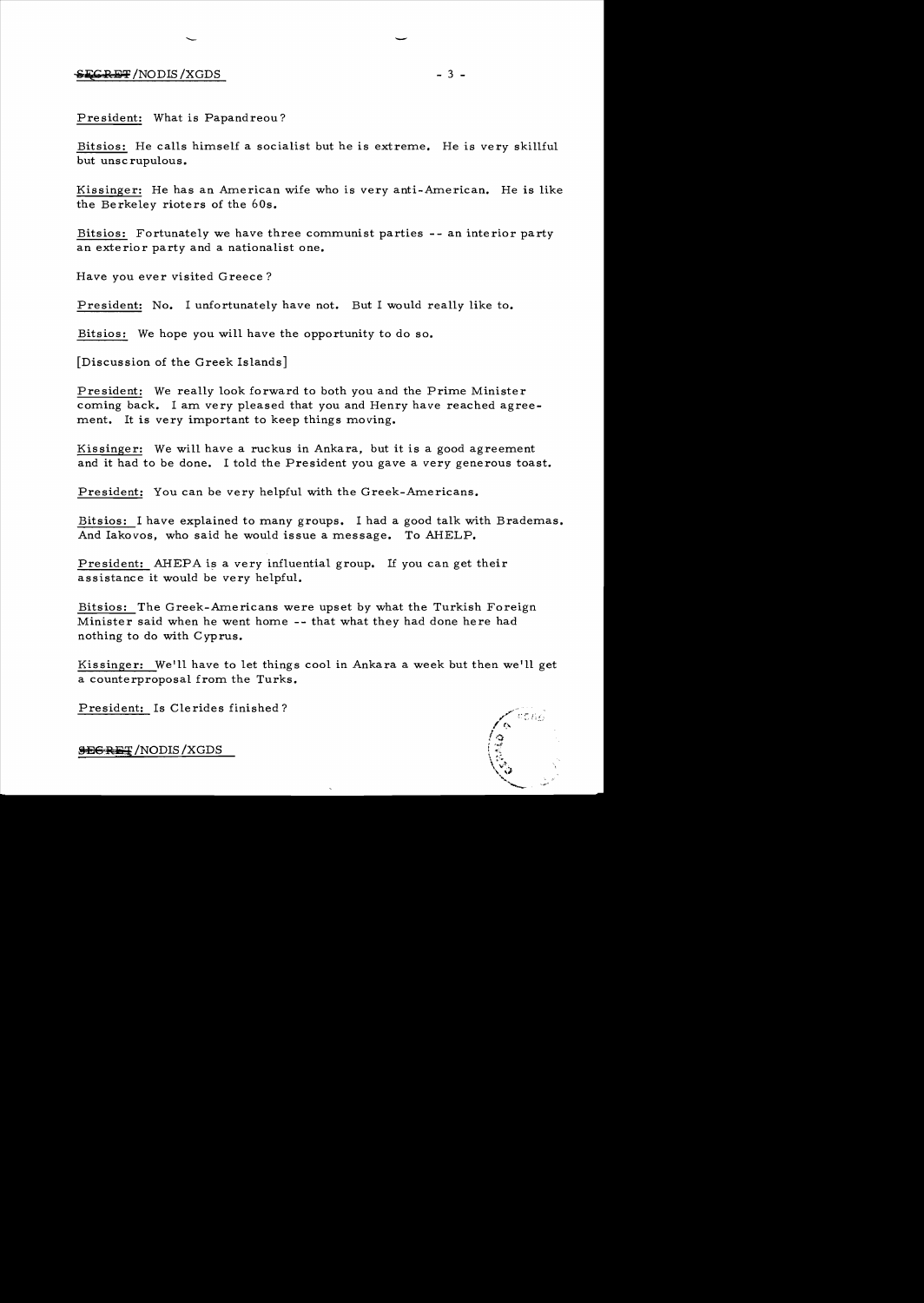## **SEGRET/NODIS/XGDS**

Bitsios: He was destroyed by his Turkish counterpart who leaked to the press.



 $\ddot{\phantom{a}}$ 

**SEGRET/NODIS/XGDS** 

 $-4 -$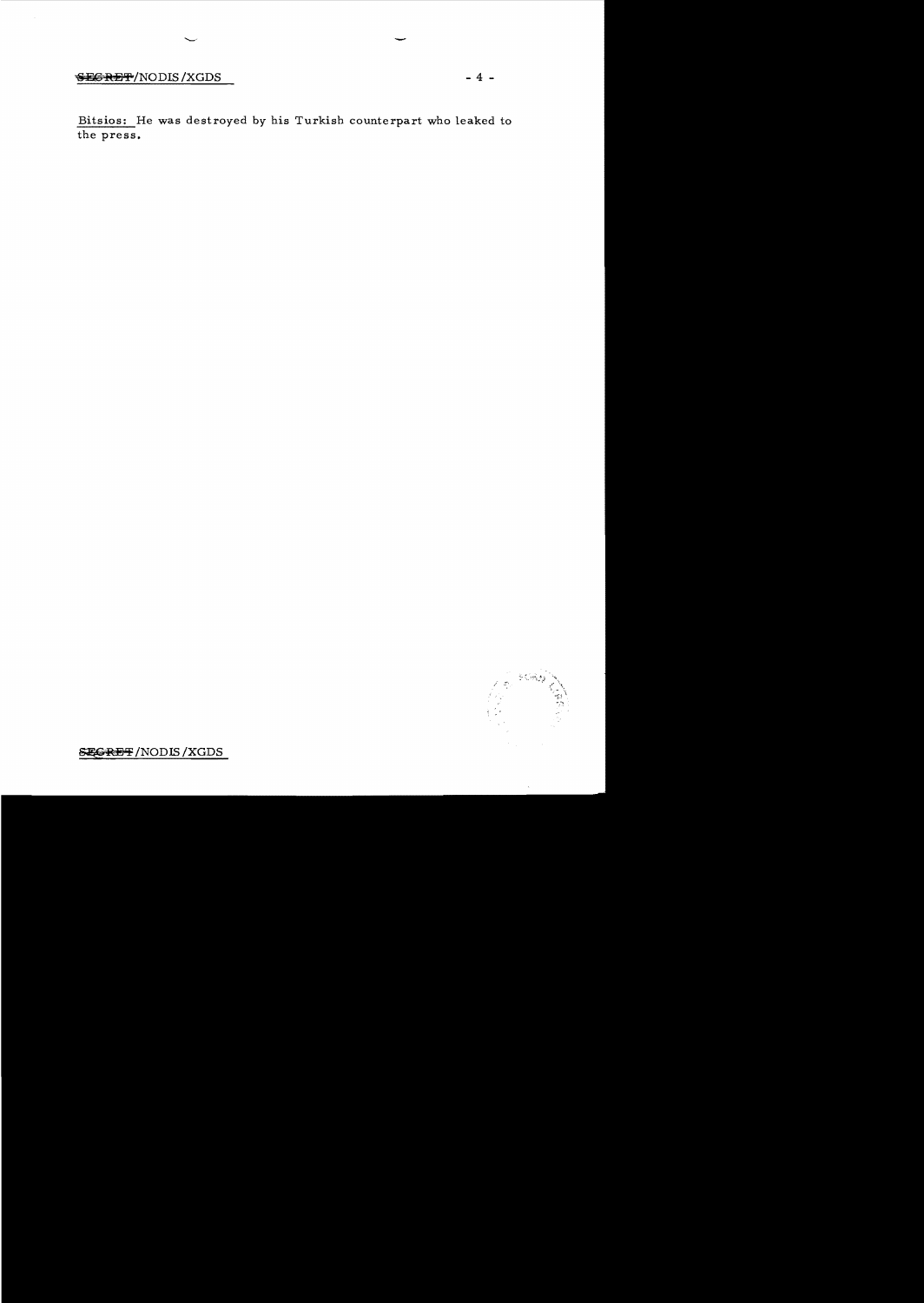M/ Bitsin 20 - P  $\bigvee$  $150p76$ Small table about has paying thing to Gues Luisant P Please flind & PM ung but wishes, I empired my 2 sections us/ brand a channel & change mais also Pes, Trates. It and the 2 home been working hard on this B It could be, There is we red uncom it could not take place begun a PM with J trup us hond atted for more than a base Use have tried to see a provenir a horater copy. Sound way relating esperan have been hubil us probabine avec. Sent my; That on people because have almo sure usolution que purs - It has buinted long & un cont live things like that. Out to include only Turks cloud enderstand chief - cetatoy mil jet a seitlement they concluded chan don't is you  $2 - 40$ P Nonced prospects for a next began ruly. B. Cura Tgoodcard, take me tout in my. K The @proposal, while not a entimate in quincusedy gets thing stouted, and It essential mornito yet OT proposal-via mille press c Tin at. P Time important par une home close osobitm B Thank you reg und We experients Cant 1 mm this is - augum. This war primple gc CUS. At least us have a peel & seems Let Ic T, het mor us as drassing **R** FORC

**DECLASSIFIE** E.O. 12966, SEC. 3.5 NSC MEMO, 11/2408, STATE DEPT. GUIDELINES, State lev.  $\cos 3/z / v$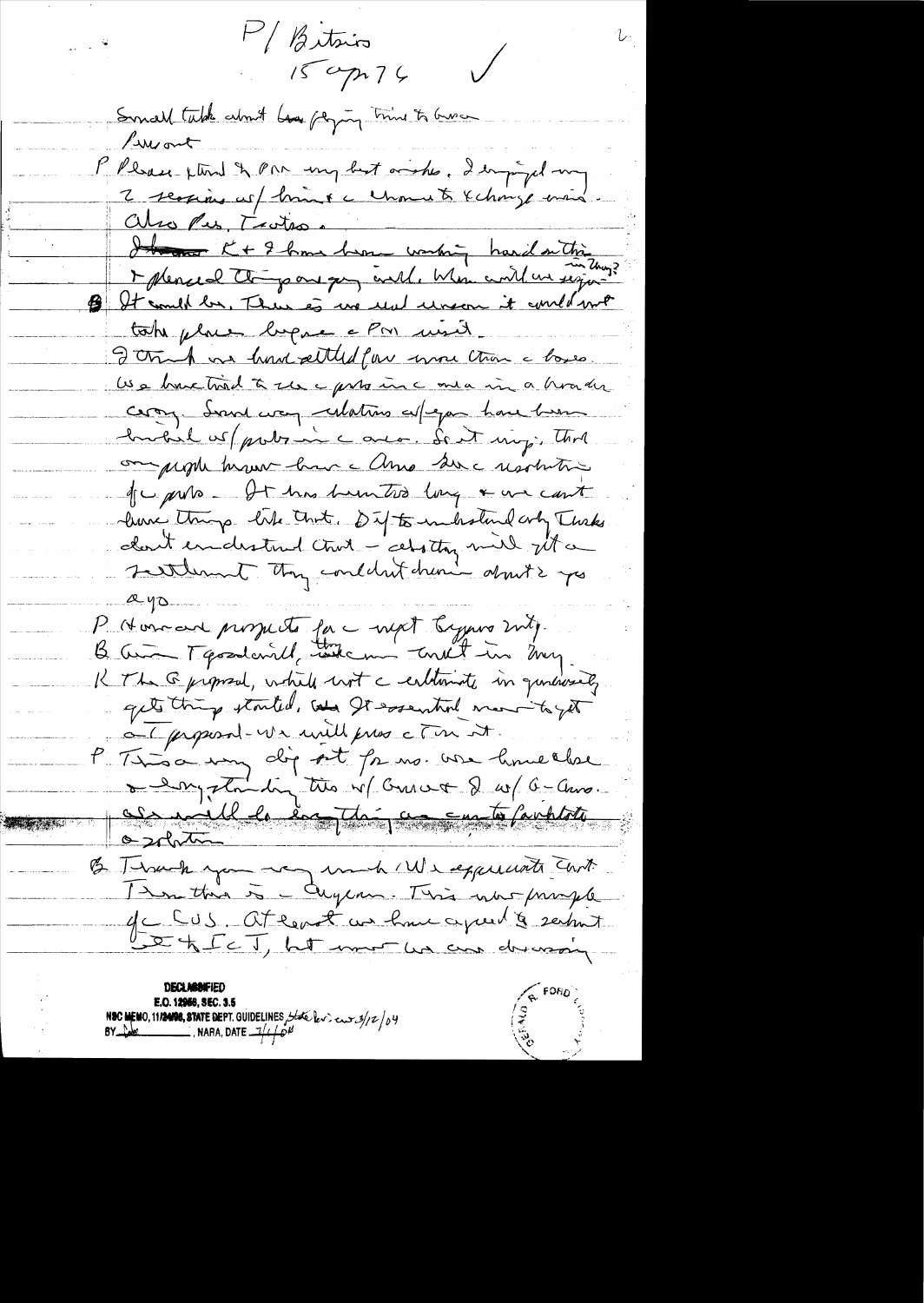W/T tema fundament P. Hm long world that Take B ample farconse Kara son Donniel in Bursiels & they capeular chut But they going slowly. K Strich = T think they will love case P St mond de tragia if a Trycon chopat degenerated contra constant more serious. We will do what une comun / a finir homest present callegents savething more seriors. <u>Gadrolin prevendte Minist sin June 142</u> one of most a très a enthus inc US. K and that's surpring southing -B The G-Clair cont a closest of whatin het Cer US But They was deeply slooked by what hypered in Compare. P We were all days chatended and it has been very howropond & CNATO albour. (Discretair of Greek Preshownt) Purhotis faganderon<br>B. Fan a roualent ent his metation. His un shellford but ensurgement K He has an Onnanife who is very anti-US. He is the Berkhely with of cold. B Fathanth en suis 3 de 6 partie en interior Han you even would G? P. Us I'infortunately have with But 2 model worky.  $476.$ B We Appequent université de la Gelozo